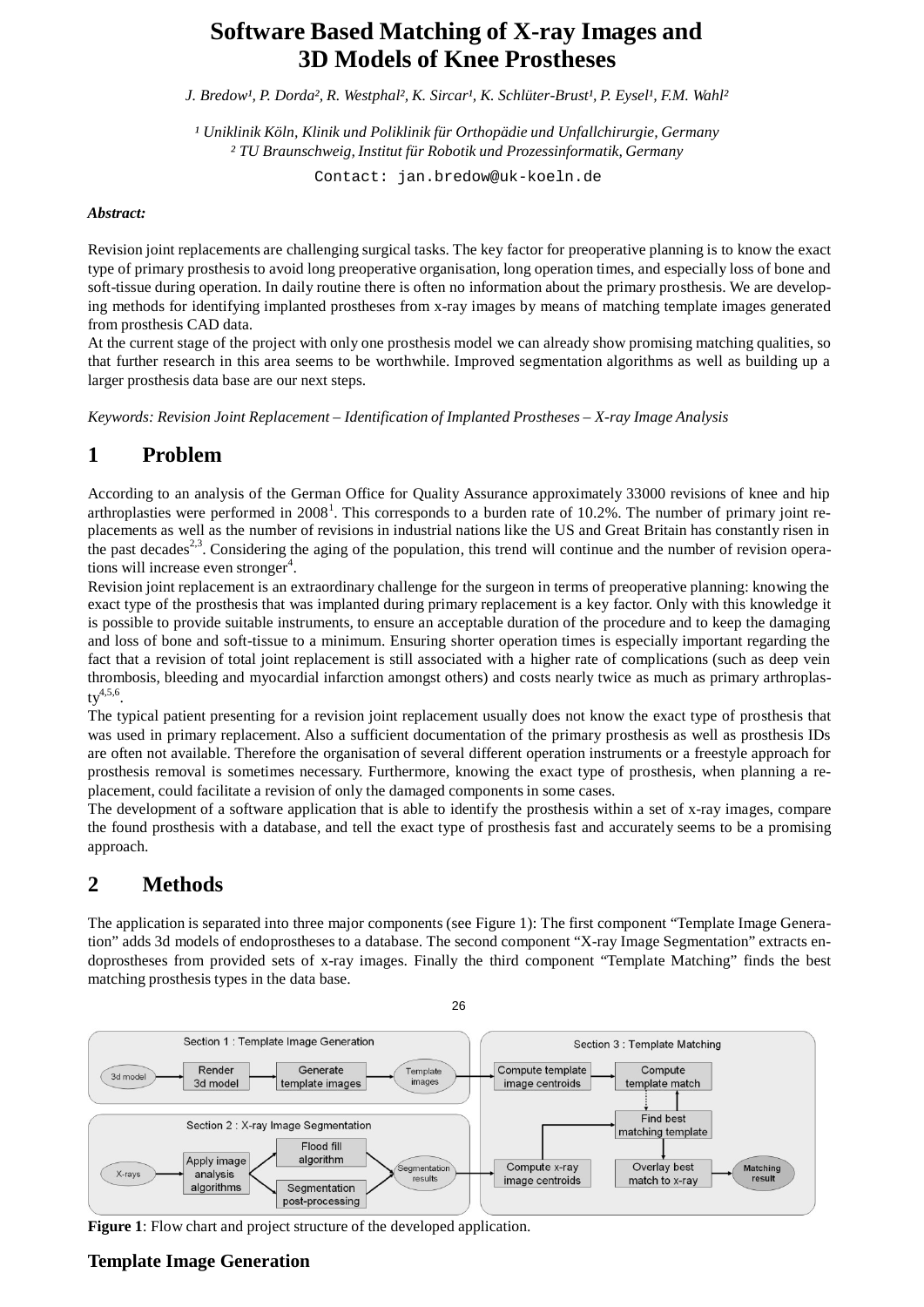Since it is necessary to compare 3d objects with 2d x-rays, 2d template images of the 3d CAD endoprosthesis models are generated. These template images represent the 3d models in all possible orientations. Template images are generated using standard computer graphics image rendering methods with a virtual camera rotating around the centre of the 3d model in all three rotational degrees of freedom (DoF). Subsequently, thresholding is used to segment the silhouette of the endoprosthesis model in the projected image.

In order to reduce the number of template images and also to reduce the amount of time needed to generate those template images, the images are aligned vertically along the major axis of the segmented prosthesis region utilizing central image moments. With this image based alignment, one rotational DoF – namely the rotation about the view axis of the virtual camera – can be renounced. In doing so, the time and memory complexity can be decreased from  $O(k^3)$  to  $O(k)$  with k being the number steps in a complete 360° rotation about one axis.

#### **X-ray Image Segmentation**

Segmenting the endoprosthesis parts from given x-ray images is an important step in the prosthesis identification procedure. The following algorithm was implemented in order to extract the endoprosthesis part from x-rays given in DICOM format: First, a median filter is applied in order increase homogeneity in the area of the prosthesis while at the same time preserving the edges. Next, the Sobel operator is applied to highlight the edges around the prosthesis components. The third step requires some user interaction. The user has to select a seed point in the interior of the prosthesis components and also a colour similarity threshold value for a flood-fill algorithm, which follows. The final step is a Dilation algorithm, which is applied in order to fill small holes in the interior of the prosthesis area. Figure 2 illustrates the segmentation process and its results.



**Figure 2**: The implemented segmentation algorithm consisting of median filtering, Sobel operator application, floodfilling and Dilation (shown in the top row). The results achieved with an exemplary X-ray are shown in the AP (middle row) and lateral (bottom row) viewing direction.

27

#### **Template Matching**

As a last step, the template images, which best match the segmented prosthesis silhouette from the provided x-ray images, is determined. The matching quality for a given combination of segmented silhouette and template image is computed in the following way: first, the centroids of both images are computed. Next, both images are layered, so that their centroids and major axes overlap. The matching quality is then determined as the number of pixels shared between template image and segmented X-ray image.

Since this method only calculates matching results for one pair of images, another algorithm is required to compare a set of results, so that a variety of different template images may be considered. The project implementation considers two cases: In the first case, only one x-ray is given as an input and the matching result is based on only one x-ray extraction. The second case provides two x-rays (lateral and frontal) as input. Therefore, matching results must be based on the segmentation results of both x-rays; meaning in particular that computed matching endoprostheses must guarantee satisfactory results for both images. The algorithm computes the degree of similarity by determining the amount of shared pixels, and then simply compares the degree of similarities of all pairs of extracted and template images. The Matching endoprostheses can be derived from the template image with the highest degree of similarity (see Figure 3).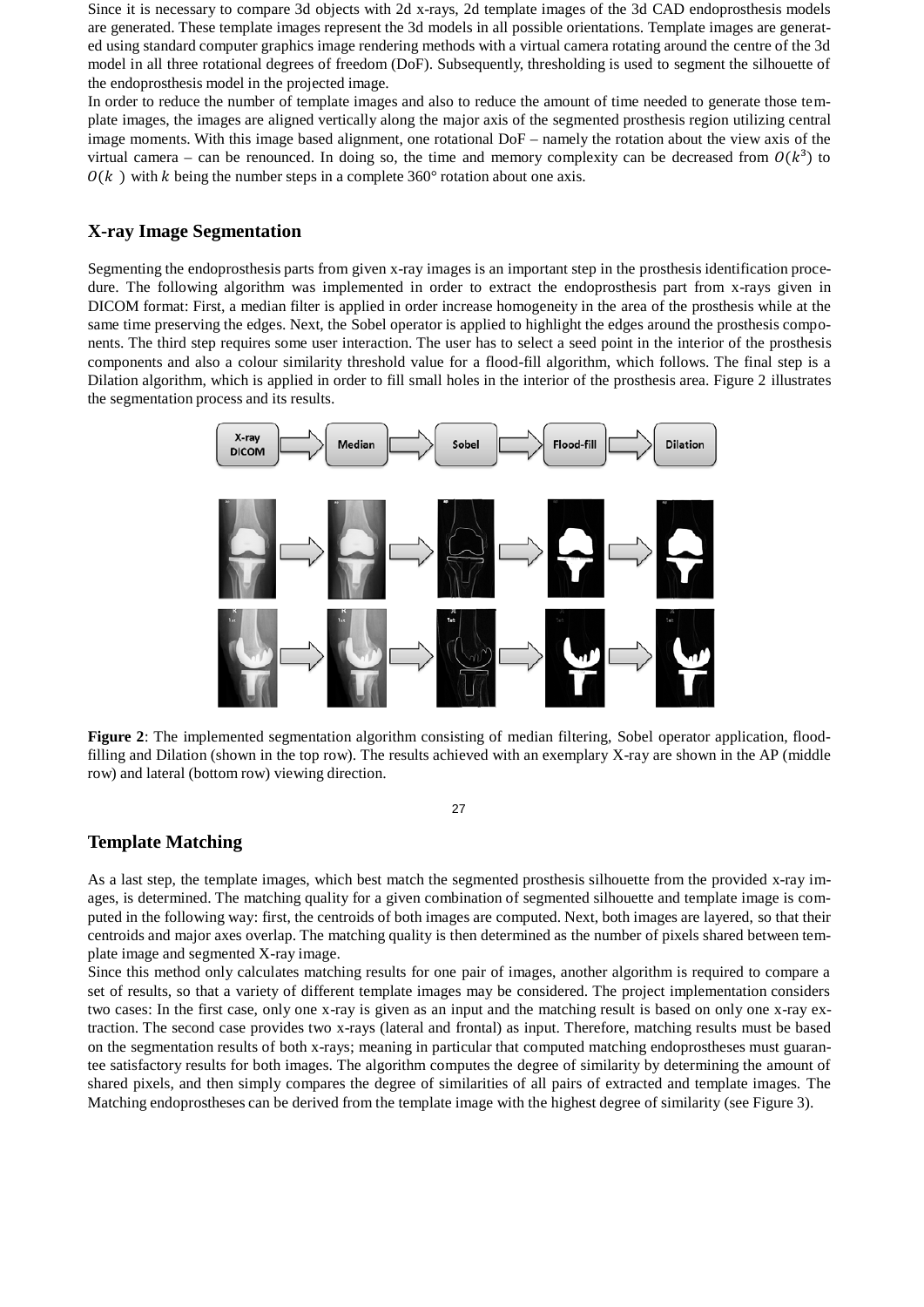

Section 2: Endoprosthesis segmented from given x-ray

**Figure 3**: The complete process of template image generation, endoprosthesis segmentation from given x-rays, and finally the matching of segmented endoprosthesisimages to the template image database.

In order to find candidate template images more quickly Hu moments are used to pre-select templates with similar characteristics to those of the segmented X-ray images. The Hu moments are computed during the template image generation process and stored in a database together with the templates. When searching for possible candidate images in the database only those templates are considered, which have similar Hu moments as the endoprosthesis segmented from the x-rays. Utilizing Hu moments in this way the matching / identification process can be realized more efficiently as inappropriate matches (as illustrated in Figure 3) don't need to be considered.

# **3 Results**

At the current stage of the project, only one prosthesis model (Fa. Corin, Knee Prothesis Uniglide) was available for evaluating the algorithms presented above.

To evaluate the template identification process, template images have been generated with different angle step sizes. Furthermore, template images were generated with and without alignment to their major axis in order to evaluate its effects on the resulting identification accuracies. It could be shown that a step size of 5° achieves very accurate identifications with accuracies of about 90% for lateral and over 70% for frontal images. With larger step sizes, the accuracies degrade, such that step sizes over 20° are no longer applicable. Furthermore it could be shown, that utilizing image central moments in order to renounce one rotational DoF, is applicable and achieves comparable accuracies while reducing memory and computation complexity (see Figure 4).



**Figure 4**: Results of our prosthesis identification process, comparing the best matching template to a manually segmented x-ray of the prosthesis: *Simple*  $x =$  rotation about all three axes with a degree step size of  $x$ ; *CIM*  $x =$  rotation with image alignment to central moments using angle step sizes of *x* degrees around the x-axis and *y* degrees around the y-axis; accuracy is the number of pixels that the determined matching result has in common with the manual segmentation divided by the total amount of template image pixels

### **4 Discussion**

The software based matching of X-ray images and 3D models of knee prostheses or prostheses in general can be very helpful for the surgeon to plan a challenging operation. Therefore it is necessary to achieve a high sensitivity and a high specificity.

The segmentation procedure in its current stage, utilizing common segmentation algorithms, does not always lead to optimal results. Advanced algorithms like Canny edge detection or region growing might improve the segmentation results and will be evaluated in our future work. Furthermore, problems like possibly overlapping prosthesis components in the X-ray or indistinct edges due to cemented prosthesis components will be addressed in our future work.

A weak point is the limited amount of currently available data. Due to lacking 3d models, the recent state of the application considers one type of endoprosthesis only. So until now, no conclusions about the discriminability between differ